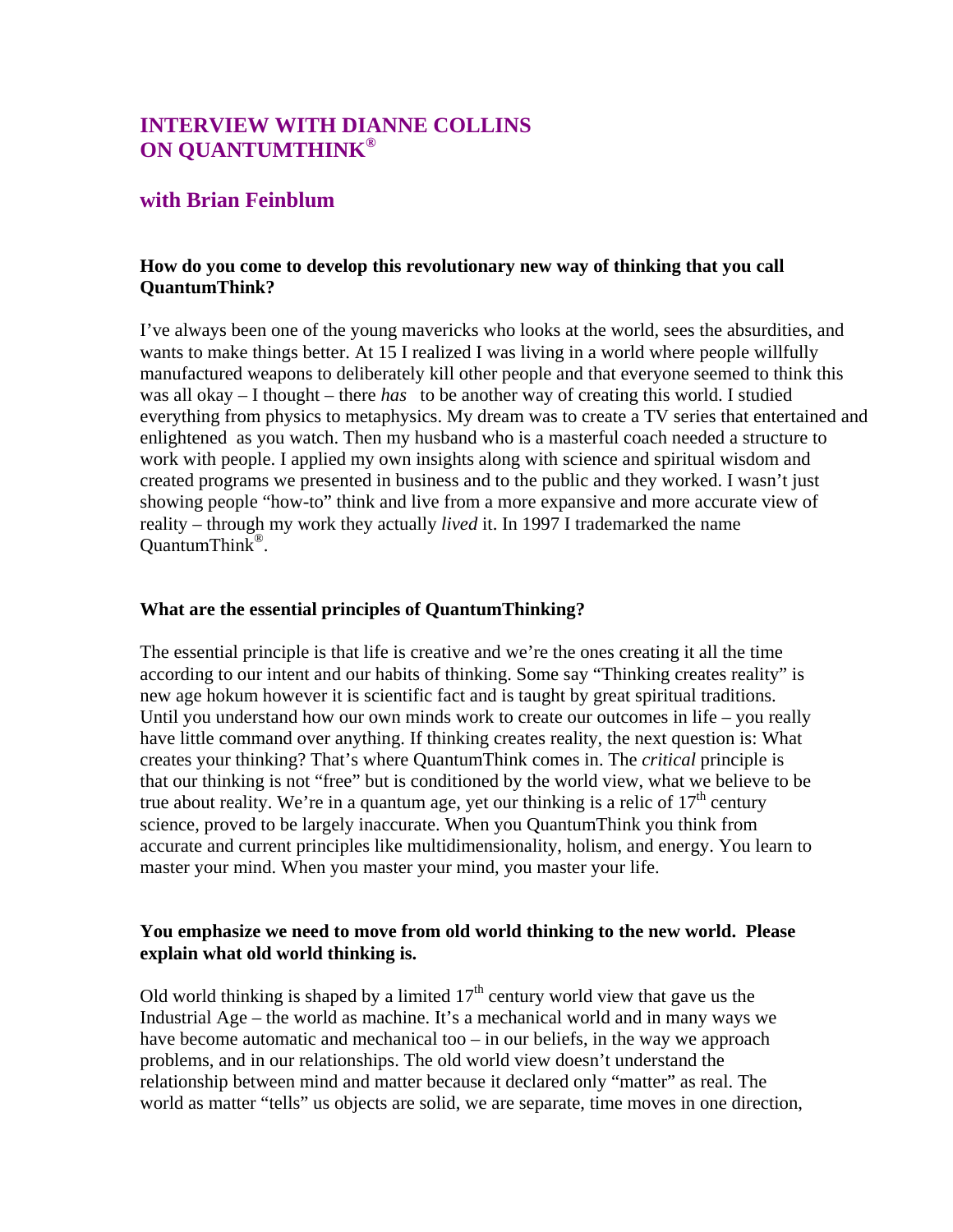and we have to manage results through cause and effect physical actions. Circumstances are fixed – "the way it is" and there's not much you can do about it. It's trained us to see differences as antagonisms in an "either/or" world: liberal or conservative, black or white, right or wrong, your way or mine.

Fortunately, that is not the way nature actually is. We live in a universe of multidimensions, energy in flux, interconnected whole systems – a malleable world where mind is the creative factor. QuantumThink puts you in sync with these natural laws so you're more effective.

## **So, what's new world thinking?**

New world view thinking is based in the quantum view of reality – a holistic, multidimensional model of the universe as energy-in-flux – unpredictable, uncertain, nonmaterial at its source and therefore, quite malleable – able to be shaped and shifted according to the Intent of the conscious observer, meaning us. It means you *know* you are the one shaping your experience – of your relationships, of the way you view the world, of what you are capable of accomplishing. It means Living Fully Dimensionally – knowledgeable about energy, spirit, mind, and universal laws and how they work to produce the physical. It's knowing the power of Intent and the practical use of Intuition. It's being able to think from Infinite Possibility. QuantumThinking means getting hip to an expanded and more accurate view of reality so it works in your everyday life.

## **How have you seen people change dramatically after having been initiated into the teachings of QuantumThinking?**

The biggest thing that happens for everyone is time seems to slow down and they get peaceful, centered, focused no matter how much activity they have going on in their business and personal lives. Things happen naturally without pushing and forcing. People accomplish what they always wanted to but could never see how. Teenagers talk to their parents in deeper conversations than "yes-no-fine" monosyllables. Kids put on their pajamas and go to bed without being asked. Marriages on the edge come together, and relationships end that needed to years ago. People regain their sense of self, confidence, and personal power. Fear and doubt may arise but they're not run by those things because they know the power of their own Intent.

In business people think beyond either/or options. Corporate politics and power plays vanish. People respect and honor what each one uniquely brings. It's a whole different reality and business results soar.

#### **How do we go from seeing things as either/or to both/and?**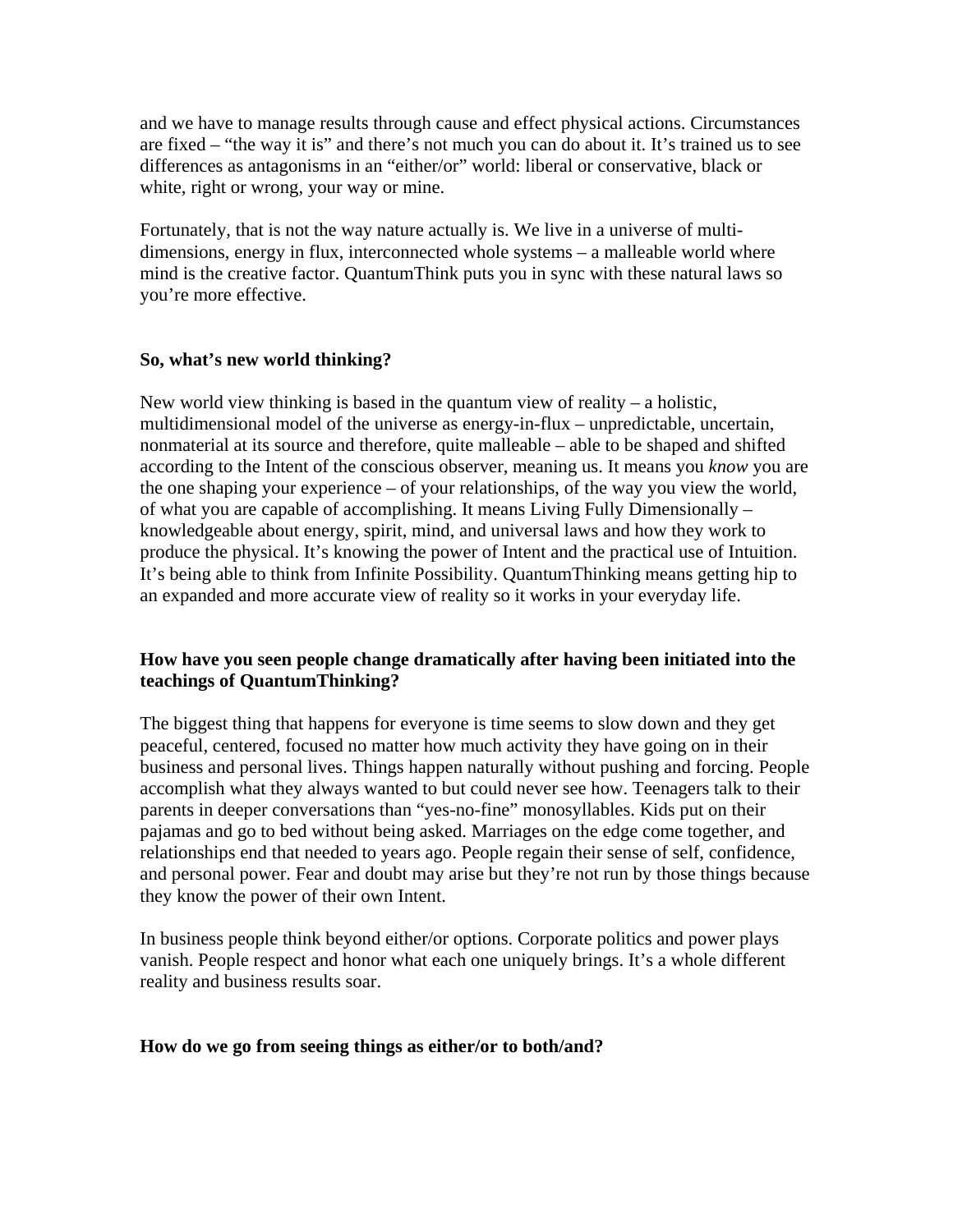The first thing is to be aware of the fundamentals of a quantum reality – *there are no absolutes*. Just because you have a thought or you did something a certain way last time doesn't make it "the truth." Life is multidimensional. Life is infinite possibility. Life is energy in flux – always moving and changing – and we are the ones shaping it according to the way we observe it. The second thing is to become aware of and catch yourself in the automatic either/or mechanisms *in the moment they happen* – pause – and realize you are not stuck with either/or options. Both/And comes from the fact that energy is *both* a particle *and* a wave – and it is both at the same time. Even when things appear "contradictory" on the surface, they *both* have validity *and* others do as well. When the either/or mechanism shows up, ask yourself in that very moment: What else is possible?

#### **Do many of us fail to live consciously? Why?**

None of us like to think we aren't living consciously – in fact most of us are convinced that we do. Yet until you are aware of all the ways you habitually think about things, automatically do things, instantly react to things, you really aren't in a state of what we consider to be true "choice." We've all been influenced by a mechanical world view. Think of a machine. Once you set it up to work it just runs automatically. There is no conscious awareness necessary – unless something goes wrong, that is. When things go wrong – when someone becomes ill, when a natural disaster hits, when injustice is inflicted – that's when people are forced by the circumstances to wake up and we start living a little bit more consciously. But after the alarm goes off we fall back to sleep. However, we *can* wake up deliberately, proactively on our own. It's time now.

#### **You emphasize we exist in an observer-created reality. But if we each experience life differently, are we living in a world of many realities?**

A great sage says "We each live in our own world according to our own concepts." This is one of the great paradoxes of life – we each experience life in our own individual way and at the same time we live in and share a collective mind that keeps in place the outer events and institutions we agree upon called consensus reality. Your experience of the outer world of circumstances – your husband, your teacher, your friend, the USA president – is created by what you individually bring to your Observation, and your intent shapes the collective future of how it will go. Since form follows thought, as more individuals learn to use natural principles of creating and begin to master their own minds, the collective world we share will take a quantum leap in quality of life for all.

#### **What do you mean when you say we live in a world of infinite possibility?**

Quantum scientists say that in every moment there are an infinite number of possible ways life may take form. It seems odd to say it but everything exists as a "cloud of possibility" that becomes real only when a conscious Observer chooses one of the possibilities. Reality exists as a kind of waiting to happen until you or I "observe" one of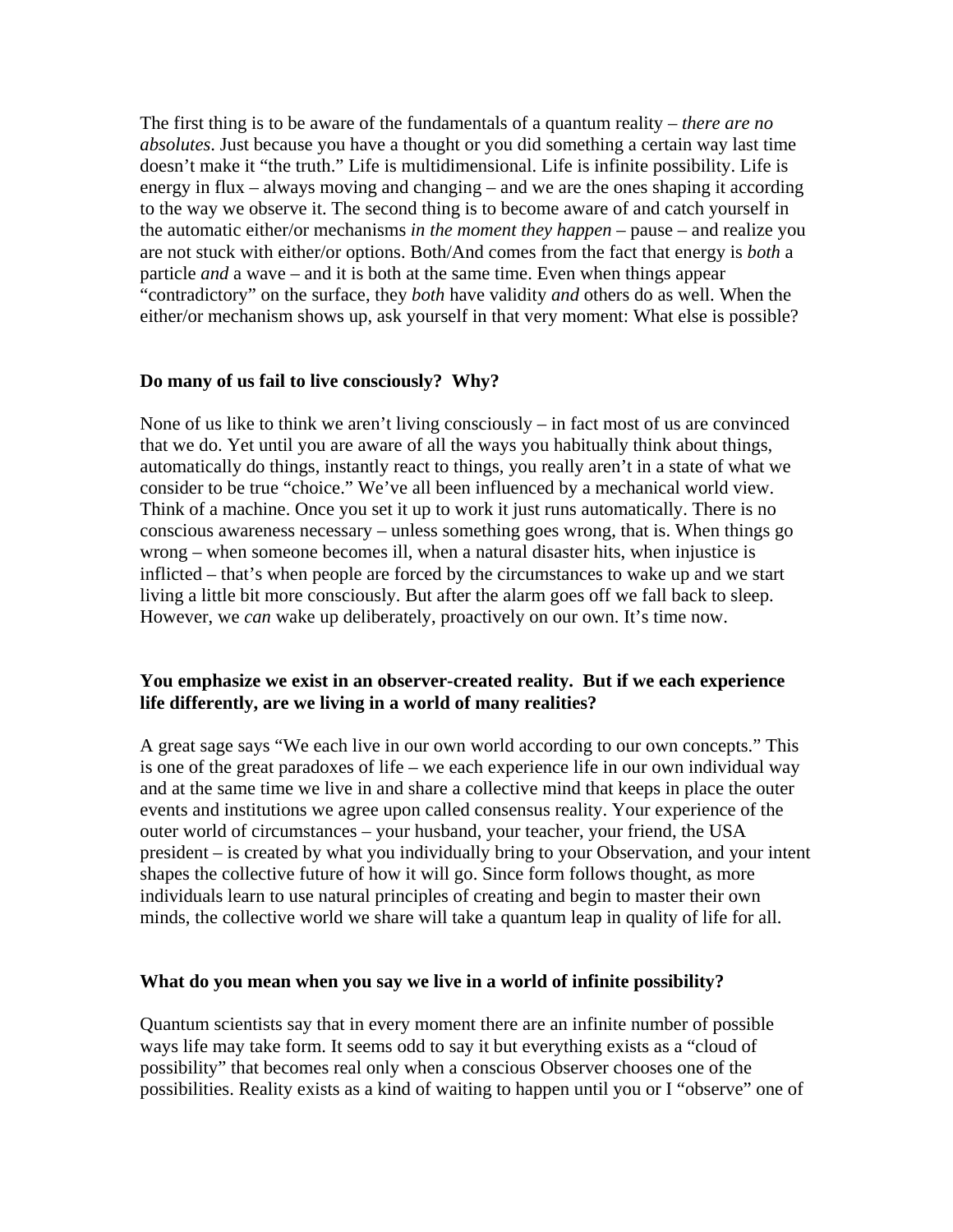the possible realities into actuality. Nothing is fixed; everything is energy in constant flux. This is a creative, live-substance universe and you and I have been granted the privilege of being co-creators. We narrow this world of infinite possibility into probabilities according to our chosen intents. This knowledge has practical applicability on a personal level – with how you view your own partner or child, and it has profound usefulness on a worldly level – with issues of ending hunger and poverty or with keeping the Earth's systems in balance. We're not stuck with things as they are. We created *this* reality and with awareness we can literally co-create new and more workable realities.

#### **How is context everything when it comes to how we live our life?**

Context is a framework, a perspective, even a belief system. Context shapes reality. If you go to work thinking you're going to have a lousy day, you most certainly will. The laws of physics will make sure you do. "Resonance" means you will attract what you are vibrating. This isn't bebop or la-la language. It's physics. That we live in an Observercreated Reality means reality is always consistent with the context *we* bring. We have clichés for this in our culture – the glass half-empty/half-full idea. When you QuantumThink you realize you can *invent* new contexts. It's not a matter of either/or – empty or full. You can invent the glass brimming over from an endless reservoir. Contexts are neither true nor false. They are created perspectives that you choose to live from to shape life as you desire.

If you see a girl in a bikini on a beach, you might admire her beauty – but if you see a girl in a bikini sitting at the conference table in your office, you are going to react a lot differently. The fact is the same – girl in bikini. There is nothing absolute about it. Context gives meaning. A simple example, but it will help you remember the message: *Context is everything.*

## **You emphasize we need to wake up and expose ourselves to the truth that life can be very different than what we've assigned it to be. This could be amazingly empowering but also very frightening to some, right?**

We know from science that reality is not fixed and set in stone. It's an Observer-created Reality and we are the observers creating our own experience all the time. It's empowering because we get to choose. It could be as you say "frightening" for some because you get to choose and that means you are responsible for what shows up. You can no longer blame circumstances for your lot in life. Even new world view biologists are showing that you can't even blame your genes because your DNA is being influenced by the way you think and your cells react to that. In life we are either creating consciously or we are in some kind of response to what has already been created for us. Which one would *you* prefer? The brighter, enlivening view is when you QuantumThink you learn to create quite naturally and you love and are turned on by exploring all the possibilities.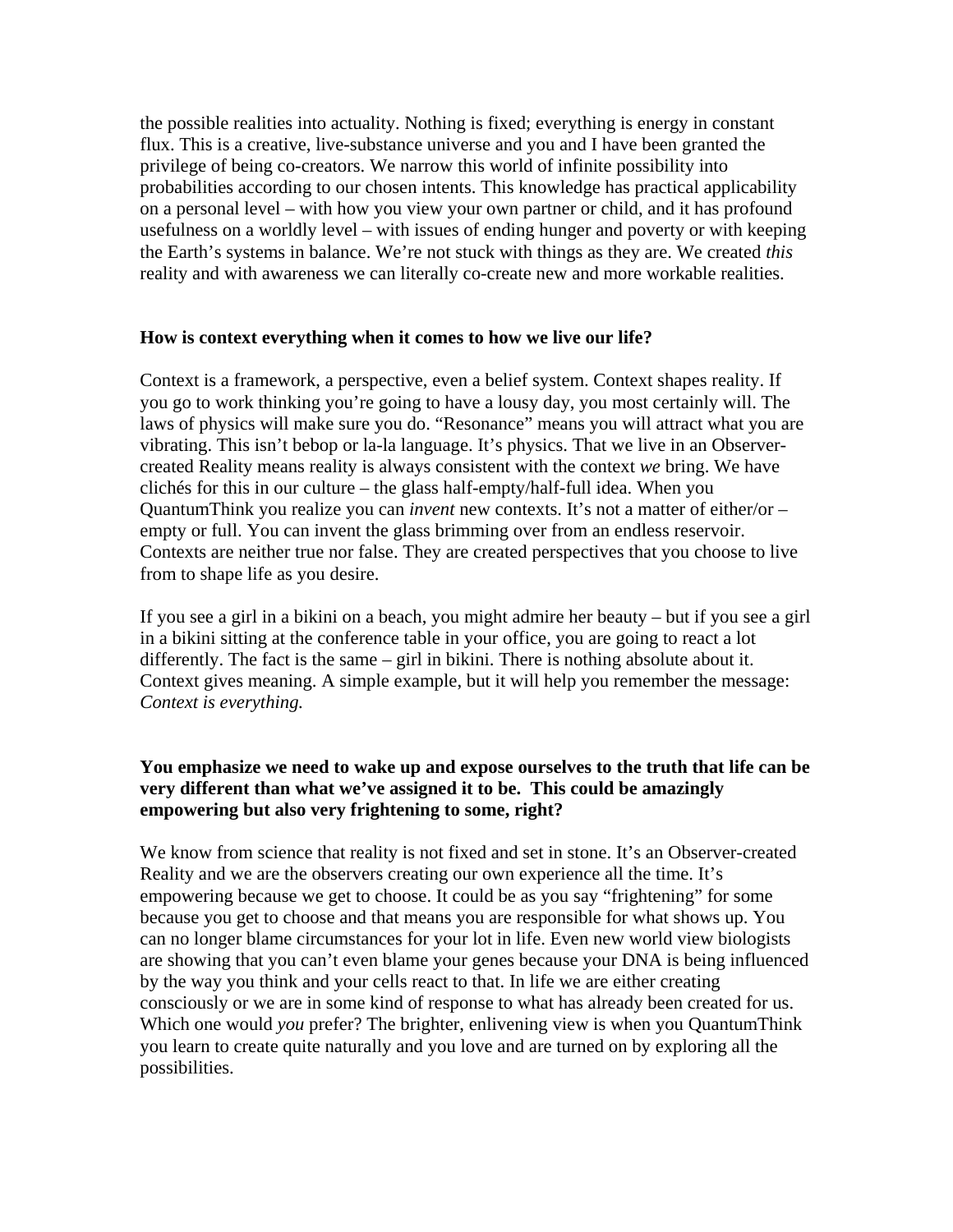## **How does QuantumThinking help one's relationship?**

Relationships are not based in fixed traits of two individuals as the old world view would have us think; relationships are based in the way we decide to see one another, the way we hold one another in our mind. This can shift and transform any time we choose. It's "the Observer effect" in action. Further, because we exist in "fields" together, we are interconnected through the field. My intent for our relationship and for you literally affects you and vice versa. When you QuantumThink you become aware of your judgments in the moment they occur and right there you realize that your judgments are not the "absolute truth." You start listening to that person as though you are there to discover them freshly in that very moment rather than through the concept you've already concluded about them. They experience that depth of listening. Your relationship takes on a whole new quality. You can't change a person because nature doesn't work that way. However, you can definitely influence the way a person will be with you, based on your intent.

## **How about his or her professional life?**

Professional success is largely based in the way we communicate and relate to others. When you QuantumThink you heighten your awareness and you go beyond whatever automatic limits you have had about yourself that you were living within unknowingly. This opens you to "infinite possibility thinking." You are more "present" so you're listening like you've never done before and others experience you that way. You hear things – ideas and solutions that you couldn't even notice before when you did things more mechanically. You become profoundly connected to your own unique talents and you find yourself naturally in action fulfilling what you truly desire. Your confidence grows. Realizing that every person has unique qualities and talents to contribute you begin relating to people from that perspective. People experience being valued. You operate from the power of Intent. Leadership gets elevated. Things get accomplished in unforeseen ways.

#### **And their health?**

Health is interesting because it's everyone's number one priority and yet we have little education of how much our thinking and state of mind affect our cells and therefore, our health, moment by moment. When you QuantumThink you achieve a heightened state of awareness that in and of itself is a more relaxed and peaceful state – and everyone knows that tranquility is good for your health.

On a practical level, when you begin to make more conscious choices, the way you deal with your health issues opens up. Instead of automatically going for the conventional treatment, when you open your mind to multi-dimensionality, to the energetic and spiritual dimensions of life, for example, as having very real effects, you might seek other less intrusive and more effective ways of improving your health.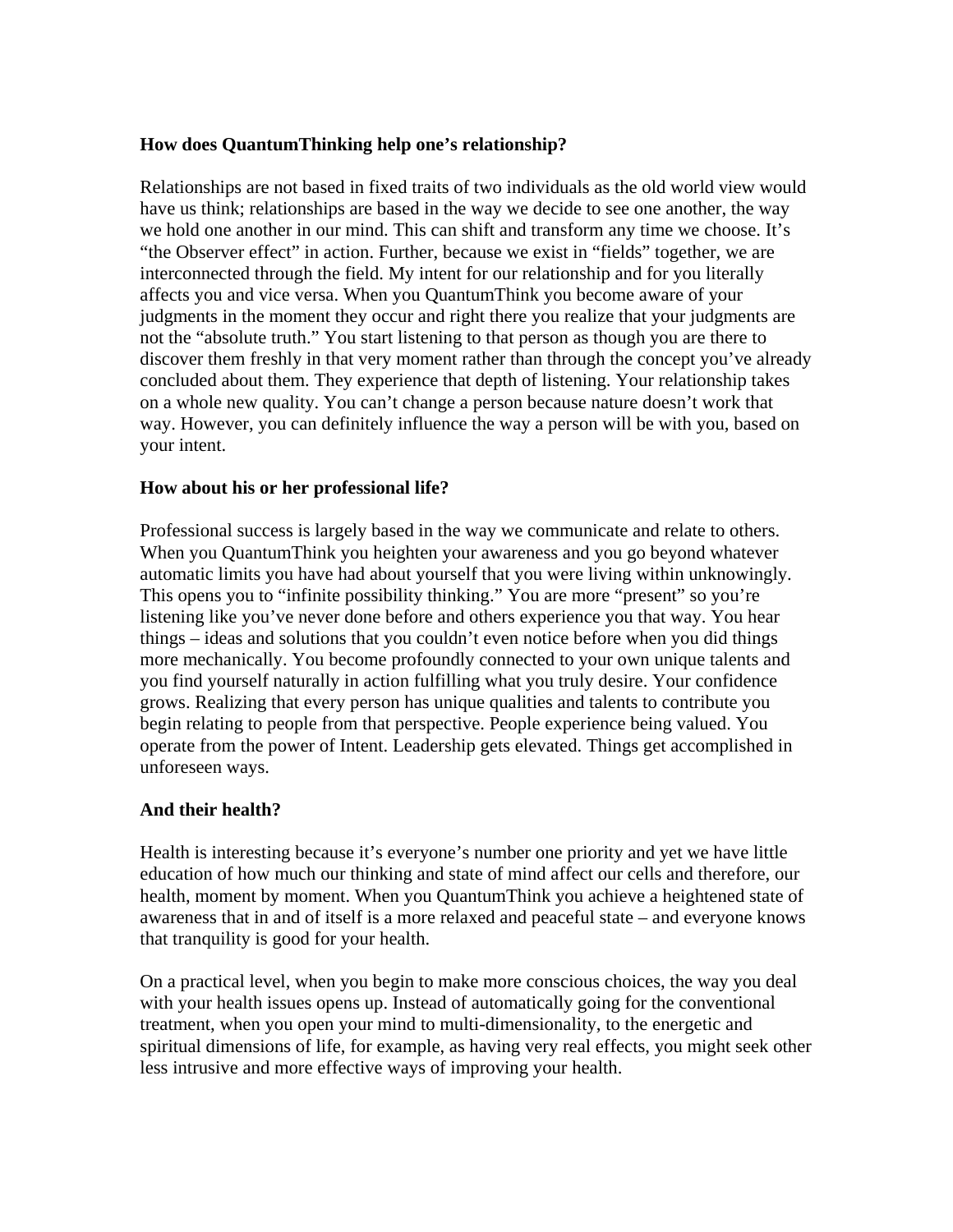## **Do we not think fully dimensionally, encompassing the heart, soul, intellect, body, spirit? Or do we tend to think and act within limited systems?**

We've been oriented around one dimension – the physical. So we really haven't been Living Fully Dimensionally as we say in QuantumThink. Einstein proved with his famous  $e = mc^2$  that what we think of as matter is in fact energy but the general public doesn't understand the implications. If we were thinking and Living Fully Dimensionally schools would teach children how to work with their own energy and teach ancient spiritual methods of mastering the mind. Science would investigate the nature of consciousness de rigueur, and doctors would be trained to heal with energy frequencies instead of chemicals and cutting.

Thinking in one dimension has kept us locked us into a basically rational-conceptual mode of reality that disconnects us from our heart's intelligence. Think about it. If people are in touch with their heart, do you really think they could produce weapons to kill one another? It may sound far fetched but it isn't – not in the least. The daily news is sufficient proof that we need to start Living Fully Dimensionally.

## **What is the power of Intent and how can we each embrace it?**

Intent is the active dynamic of creation for human beings. Intent is not a goal like one would use "intention;" it is more like an activating force that directs and focuses energy to attract outcomes consistent with the Intent. Out of the world of Infinite Possibility you are setting in motion actions and energy dynamics consistent with your Intent. Intent is a universal dynamic that is always playing out, but in many cases it is an Intent that we didn't choose. Most of the time we aren't aware of our Intent because we haven't learned to ask ourselves the question: *What is my Intent here?* When you QuantumThink you use the power of Intent consciously.

To embrace Intent you need to be awake and aware of any automatic conclusions or judgments you have made about a person or a situation, just notice them, realize they are not "the truth," and then create an Intent that serves the highest good for all.

#### **Is our world limited by time and space or is there a way to see beyond these factors?**

Anyone who uses the Internet or even anyone who has watched TV or listened to the radio realizes that our world already functions outside the limits of ordinary space (physicality) and time. Yet we don't acknowledge this fact in our society and therefore we're still trying to manage our lives on an old world time clock in compartments and trying to pin everything down. The net effect of this is that we are overwhelmed – by the speed of change, by the increasing amount of activities and choices, by the unfathomable uncertainty occurring daily. We are living in a quantum age – yet our thinking lags behind.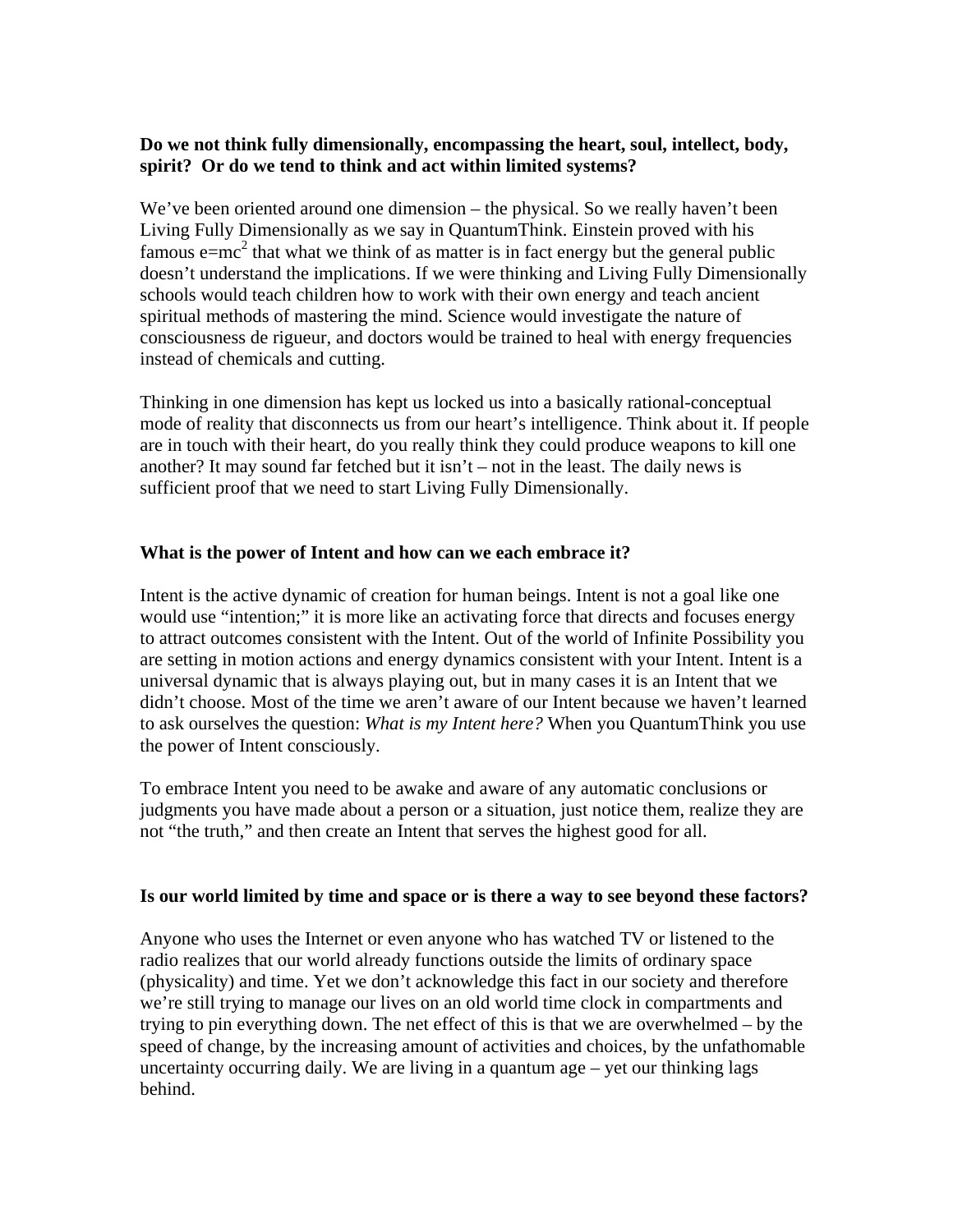The important question is: How do we think effectively for such a world? When you QuantumThink you are focused and aware in the present moment and you transcend anxiety that comes from worry about the past or fear about the future. You can function *in time* and yet think *beyond time* and learn to use inherent creative faculties that don't depend on your physical presence for getting things done. It's quite liberating.

## **You say the act of listening is a dimension of being rather than a skill. How so?**

Listening is a dimension of being because it has to do with being related. Specifically, real listening is being fully present for the other person. You can develop the skill of hearing the words and even repeating them back and you might still not be "there" and the other person experiences that. We tend to think of communication as the passing of information back and forth. However, authentic communication goes beyond the words. It is a spiritual and an energetic connection. It is literally being present. When you are present to them, they are present to themselves and they can actually hear what they're saying without having to fight through a web of judgment or distraction that goes on in the so-called listener. "Listening with your whole being" as we call it in QuantumThink creates a quality of relationship that will blow your mind.

## **You refer to something as the "non-local mind." What is that?**

One of the most important discoveries in science today is that our mind is nonlocal. Nonlocal means the mind is not "located" in our brain or in our body because the mind is nonmaterial. Mind doesn't have a spatial quality like an ordinary object. Since the mind is not located anywhere in space and time, it means it can be anywhere in space and time. We're not used to thinking this way and it sounds way out, yet there is ample documentation published in respected science journals that prove this again and again.

What does this mean for us that we have a nonlocal mind? It means we can both send and receive information at a distance from us. What we call a "coincidence" – when you're thinking of someone and they phone you in that instant – that so-called coincidence is actually a natural faculty of nonlocal mind that we can learn to use. It's extremely useful!

## **There seems to be a paradox here. You ask us to see a new world yet we live in an old world, so how do we make this quantum leap?**

You cannot see a new world view from the perspective of old world principles. You cannot fit an infinite possibility universe into a more limited one. So…what to do? It requires a literal quantum leap in consciousness. We do this all the time – every time your mind "jumps" from one experience to another. Only now we take this leap *consciously.* 

Once you have the realization there is a whole other set of principles that we could be living from, rather than looking *at* them from your current perspective, you take the leap